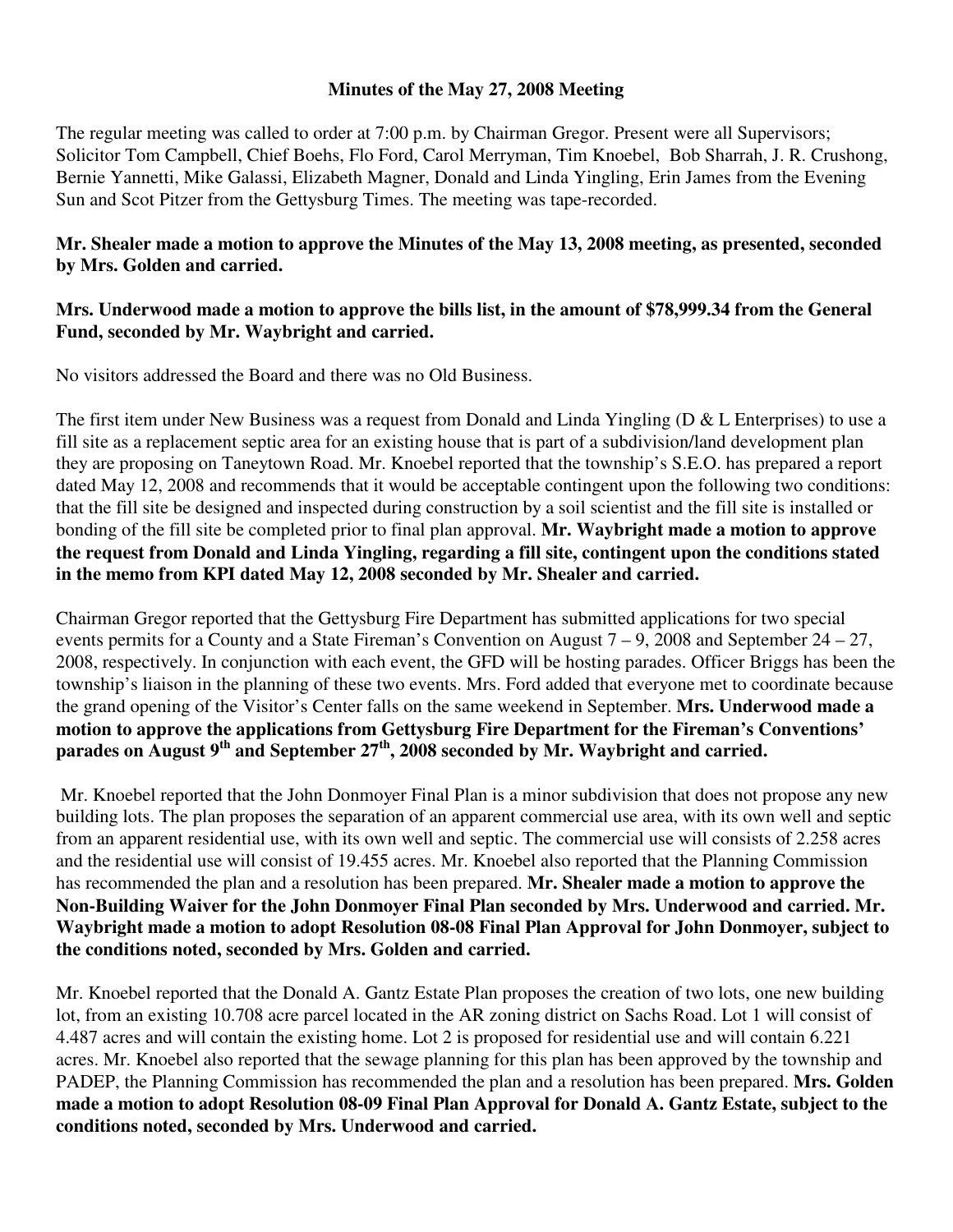Mr. Knoebel reported that the Shirley Wagner Final Plan proposes the creation of two lots from an existing 52.74 acre parcel located on Mummasburg Road in the AR zoning district. Lot 1 will consist of 50.74 acres and will remain unimproved. Lot 2 will consist of 2 acres and will contain the existing residence. Mr. Knoebel added that a Non-Building Waiver is needed and that there is an existing shed located on Lot 2 that needs to be removed because it will encroach on the setback. Another condition is the rewording of a note on the plan regarding an easement for the replacement area for the septic system of the existing residence. **Mr. Waybright made a motion to approve the Non-Building Waiver for Shirley Wagner Final Plan seconded by Mrs. Golden and carried. Mrs. Underwood made a motion to adopt Resolution 08-10 Final Plan Approval for Shirley Wagner, subject to conditions noted and a note on the shed removal being added seconded by Mrs. Golden and carried.** 

Chairman Gregor reported that the Cumberland Crossings @ The Links Plan is not ready for action and rather a request for extension for the approval of the plan will require action later on the agenda.

Mr. Knoebel reported that the Misty Ridge Preliminary Plan is located on Biglerville Road in the MX zoning district consisting of 10 lots containing various types of units, including 100 elderly residential units, 133 singlefamily attached units, 30 studio apartments and a Community Building all of which will be constructed in various phases. He added that they will have to come back with Final Plans on each phase before any improvements can be constructed and the plan is pending under the old SALDO. Mr. Knoebel read the four waivers that are being requested on the plan as follows:

- a. 504.3.A.4; To design an overflow system designed to carry the difference between the 100 year and 10 year peak flow rate.
- b. 504.3.C.13; To provide a stormwater basin with 1% bottom slope.
- c. 401.4.D; For development to be within 50 feet of identified wetlands.
- d. 404.11; To allow internal driveway separations of less than forty (40) feet from another driveway on the same property. *This was recommended by the planning commission for lots containing town homes*. The date of Township approval of waivers must be shown on the plans.

. Mr. Knoebel also went over the conditions noted on his letter dated May 22, 2008 as follows:

- 1. An approved Erosion Control Plan/NPDES permit is required. (304.B.7&9)
- 2. Sewage Planning approval is required. (305.3.D.7)
- 3. A Highway Occupancy Permit will be required to access Biglerville Road. (306.A.6)
- 4. The owner's acknowledgement needs to be executed. (306.A.2)
- 5. Review and approval of Gettysburg Municipal Authority is required. Also, it should be demonstrated that adequate water capacity and pressure will be provided. In addition, from review of the water main extension plan, we note the following. (503)
	- a. The Township should consider if provisions for future connection of existing properties on Biglerville Road should be made at the time of construction of the water main extension. The developer should understand that this may be a requirement by the Township.
	- b. A right of way will be required for connection to the water line on Palace Drive. The proposed and existing easements at the end of Palace Drive should be in alignment. Additional right of way width will likely be required to facilitate installation of the water main.
	- c. A PennDOT HOP will be required along Biglerville Road.
- 6. The developer has been made aware that the Township and Adams County Planning have had concerns on past proposals regarding extension of existing Palace Drive.
- 7. The following items will need to be addressed prior to final plan/construction drawing submission: (PennDOT or Cumberland Township specifications shall be used for all details).
	- a. Curb underdrains will need to be added in several areas.
	- b. Prior to construction, shop drawings for basin weir and outlet structures must be submitted for final review in conjunction with other submittal requirements.
	- c. Any inconsistencies with endwalls/endwall trash rack details and child proof grate notes on sheet # 24 should be addressed.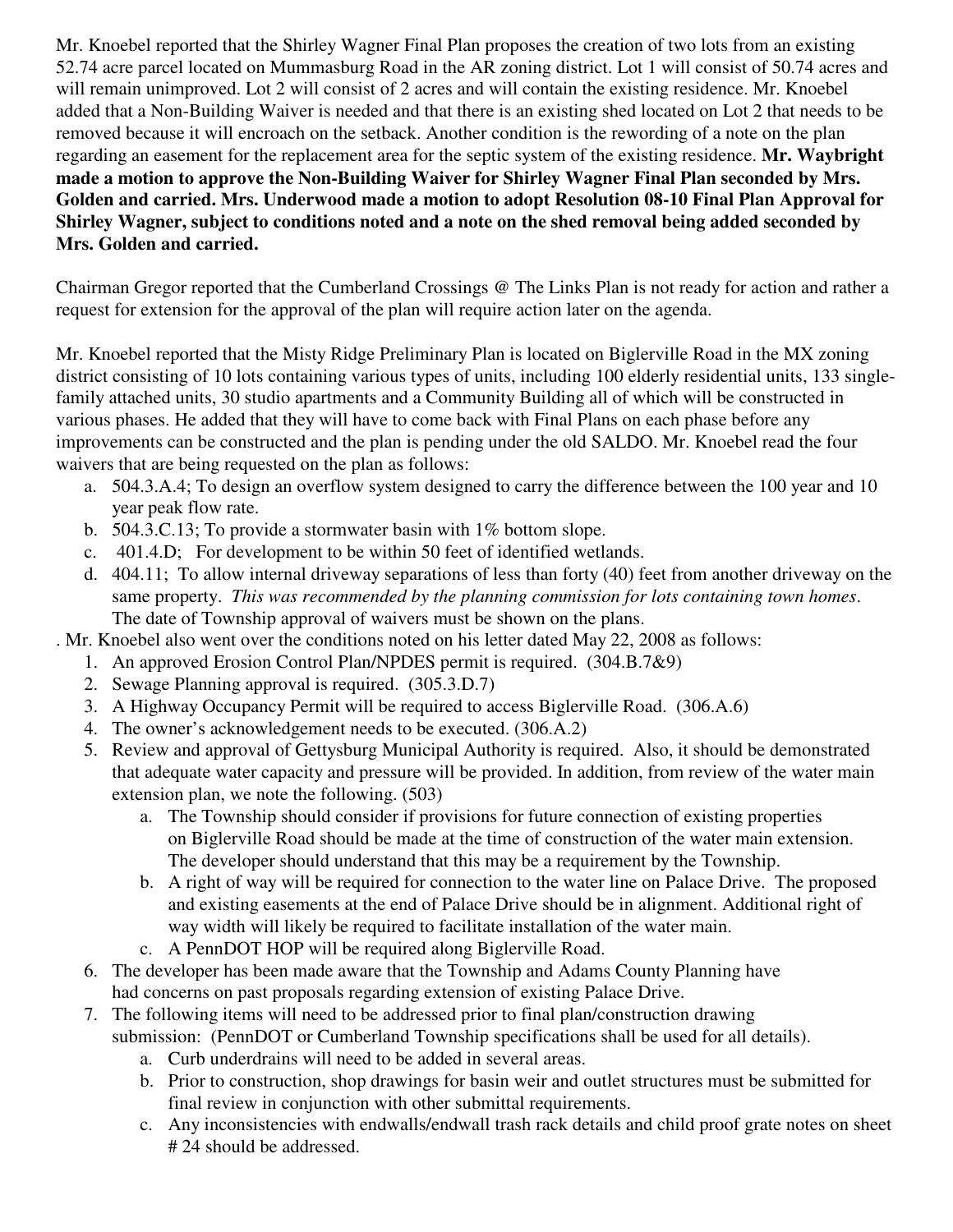d. The proposed slant curb will need to be replaced with a Township preferred rolled curb in areas to be dedicated. We note that all paving dimensions must measure to the front face of the curb. Details should also include rolled curb inlet tops.

Mr. Knoebel asked the developer's attorney, Bernie Yannetti, to speak to the extension of Palace Drive. Mr. Yannetti explained that the extension of Palace Drive has been explored in the past, but practically, the people who live back there are against having the road extended into this type of development. He explained that there are many different housing types all based on funding and they will have elderly, challenged, low income etc. and he doesn't feel that it would be good planning to join the two developments because they are very different. He added that GMA has given them a verbal commitment for 56 water EDUs for the first phase of the project, the developer's agreement is being drafted and they are prepared to pay for the connections. Mr. Yannetti asked if the connection to Palace Drive is a condition of the approval. Mr. Waybright stated that he felt that the easement should be there just in case it could be done in the future and Mrs. Golden agreed for future traffic concerns. Mr. Yannetti agreed that it would not be a problem to put an easement on the Misty Ridge Plan for a future connection to Palace Drive. Mr. Shealer asked if GMA had indicated that there would be adequate water pressure because of the elevation. The developer's engineer stated that GMA has never indicated that it would be an issue, but then added that they would be using booster pumps in the first phase. **Mrs. Golden made a motion to approve the Misty Ridge Preliminary Plan subject upon the conditions stated in KPI's May 22, 2008 review letter with a change that the applicant will provide an easement on their property towards Palace Drive seconded by Mr. Waybright and carried. Mr. Waybright made a motion to approve the waivers to sections 504.3.A.4, 504.3.C.13, 401.4.D and 404.11 seconded by Mrs. Underwood and carried.** 

Mr. Knoebel reported that the Zoning Hearing Board has granted a variance to the setback on the Township's Maintenance Building Land Development Plan and the plan is ready for action. **Mrs. Golden made a motion to approve the Final Plan for the Cumberland Township Maintenance Building seconded by Mrs. Underwood and carried.** 

**Mrs. Underwood made a motion to approve the request from Rettew, on behalf of Summit Partners, to withdraw the Phase II and III Final Plans for Cambridge Crossings seconded by Mrs. Golden and carried.** Mr. Knoebel also mentioned the need for the Township's Solicitor to correspond with the developer regarding their approved Preliminary Plan.

Chairman Gregor reported that the next item is three requests for bond reductions.

Mr. Knoebel reported that HACC/ACNB has requested a full release of financial security, in the amount of \$20,000.00 and the release of their maintenance security, in the amount of \$2,200.00, for their Pervious Overflow Parking Lot project. He added that the project has been inspected and all previous items have been addressed and recommends that the full amount be released. **Mr. Waybright made a motion to approve the request to release the full amount of financial security for HACC/ACNB Parking Lot seconded by Mrs. Golden and carried.** 

The next request came from Cumberland Village, Phase 1A, requisition #7. Mr. Knoebel reported that he recommends that \$124,872.00 be released of the remaining \$636,168.50, leaving a balance of \$511,296.50. **Mr. Waybright made a motion to approve the request to release \$124,872.00, leaving a balance of \$511,296.50, seconded by Mrs. Golden and carried.** 

The third request comes from Realty Leasing for the Deatrick Commons project. The request from Mr. Sites explains that his bonding is due to expire on June 5, 2008 and the project will be completed on June 1, 2008. Due to the cost of renewing the bonding, he is offering to place \$25,000.00 in escrow, for a period of 6 months,